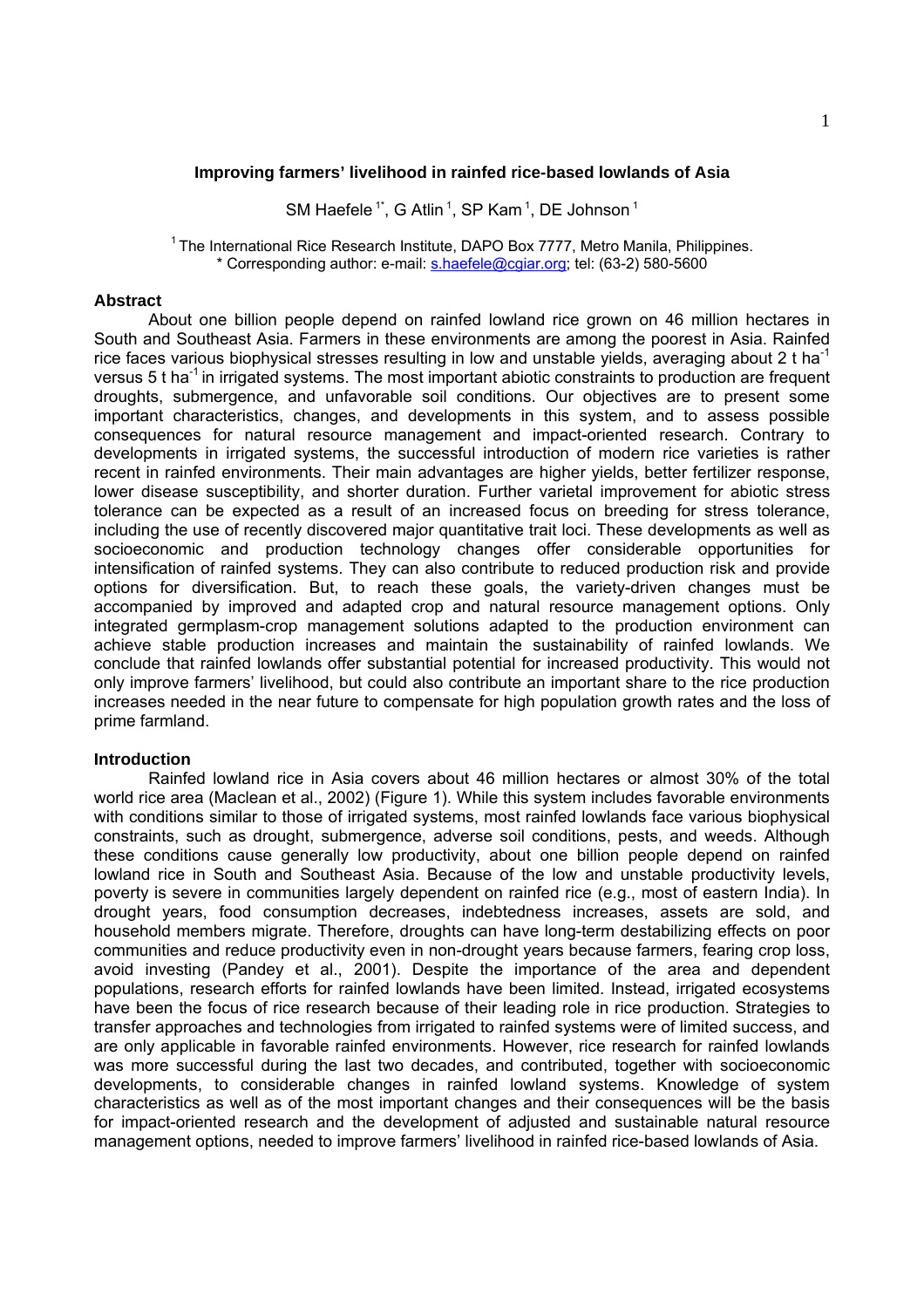## **General characteristics of rainfed lowlands**

Rainfed lowland rice grows in bunded fields that are flooded for at least part of the season. Apart from bunds, there is no other water control, and drought and/or submergence can limit crop growth at any time. In addition, small to medium topographic differences cause considerable shortrange variability in water availability and several important soil factors (e.g., soil texture, soil fertility, toxicities) in most rainfed lowlands (e.g., Oberthuer and Kam, 2000). External input use (e.g., fertilizer, agro-chemicals) is generally low for various reasons, such as high production risk, low fertilizer response due to varietal or soil-chemical reasons, limited financial resources, limited accessibility, or limited knowledge on efficient use. In most rainfed lowlands, a single crop of rice is grown per year, and rice is often the only choice due to at least temporarily flooded soils. In areas with longer rainy seasons and/or where short-duration varieties are used, other crops can be grown after rice (e.g., chickpea, mustard, linseed, mungbean). Mechanization is limited but increasing rapidly in many regions.

Because of the environmental limitations for agricultural production and low market value of rice, rainfed lowland rice farmers are generally poor. Average rice yields reached approximately 2 t ha<sup>-1</sup> in the mid-1990s, but range from 4.6 t ha<sup>-1</sup> in Korea DPR to 1.5 t ha<sup>-1</sup> in Cambodia and fluctuate considerably from year to year (Maclean, 1997). Landholdings are mostly small and fragmented, and farmers' education levels are usually low. Although poverty is widespread in rainfed lowlands, poverty levels cover a considerable range depending on biophysical conditions and opportunities for other income sources. Off-farm income in particular can improve farmers' livelihood considerably



(e.g., Wijnhoud et al., 2003). The distribution of rainfed lowland rice in Asia is shown in Figure 1. India has by far the largest area of rainfed lowlands, but large areas are also found in Thailand, Bangladesh, Indonesia, Vietnam, and Myanmar. The total area has not changed much over the last two decades, but there have been large increases in Thailand, Cambodia, Indonesia, and Laos, while decreases occurred in Myanmar, Nepal, and the Philippines.

#### **Abiotic stresses in rainfed lowlands**

Abiotic stresses constitute the most important constraints to productivity and intensification of rice-based rainfed lowlands. Most rainfed lowlands are situated in the warm subhumid tropics (eastern India, Myanmar, Thailand) and the warm humid tropics (Laos, Cambodia, Vietnam, Bangladesh, Philippines, Indonesia, Sri Lanka, Malaysia). Severe and regular droughts affect mainly eastern India, northeast Thailand, and parts of Myanmar and Laos (Figure 2), but regional weather patterns and topography cause considerable drought-risk variations within and beyond these countries. Drought stress is the most important limitation to production in rainfed lowlands and is estimated to frequently affect about 19 to 23 million hectares (Garrity et al., 1986). About 11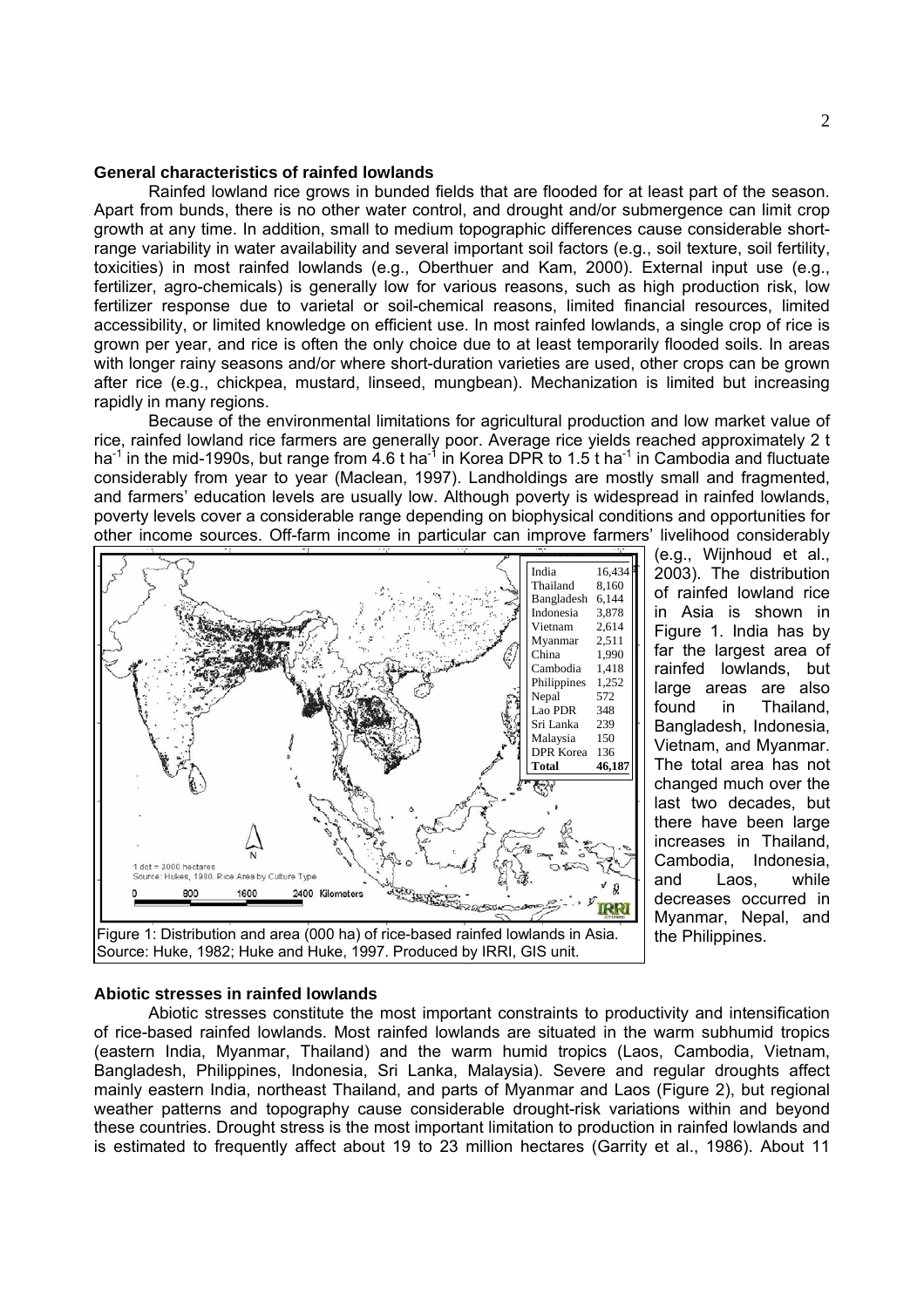

million ha of lowland rice areas are prone to temporary submergence (Huke and Huke, 1997).

Further constraints arise from the widespread incidence of problem soils. Common soil constraints in rice-based lowlands include salinity/alkalinity (≈1.3 million ha), Fe toxicity (≈7 million ha), and acid sulfate soils (≈2 million ha) (Garrity et al., 1986; Akbar et al., 1986; Van Bremen and Pons, 1978). Saline and/or alkaline rice soils in coastal or dry inland regions are mainly found in Vietnam, Thailand, Myanmar, India, and Bangladesh. Acid sulfate rice soils are widespread in Vietnam, Thailand, Bangladesh, and Indonesia. Often, stress combinations occur at a site or in a region (Neue et al., 1998). Salinity and alkalinity often induce P and/or Zn deficiency. Soil acidity often occurs together with Al and Fe toxicity, and P deficiency. Garrity et al. (1986) estimated that in northeast Thailand, Laos, and Cambodia, about two-thirds of the rainfed area is characterized by soil acidity, widespread Fe toxicity, low CEC, and low soil N, P, and K reserves.

#### **The need to intensify rainfed lowland systems**

Although population growth rates are declining, absolute increases in population are today at the highest level in history. The poor especially rely on rice as their main food source, and, although the main share of total rice production will continue to come from irrigated systems, there are indications that irrigated systems alone will not be able to supply the additional amount needed in the near future (Rosegrant and Svendsen, 1993; Pingali et al., 1997). Average yields in irrigated systems are gradually approaching economically viable and sustainable yield targets, which might be one important reason for decreasing yield growth rates (Dawe and Dobermann, 1999). Apart from hybrid rice, no technology promising substantial increases in potential yields is in sight. Limited land and water resources, costs, and environmental concerns make substantial rice-area increases very unlikely. Productivity increases in rainfed environments could help to close the gap between future demand and supply, reduce the pressure on irrigated systems, and on land and water resources, and have a considerable impact on poverty reduction in rural Asia. Studies in India concluded that the marginal returns from government investments in technology and infrastructure are the highest in rainfed areas (Fan and Hazell, 1997). Increases in marginal productivity from improved varieties and management are greater in low-potential than in high-potential rainfed areas.

## **Opportunities for intensification**

Rice-based lowland systems worldwide have undergone considerable changes in recent decades. Important elements of change include a much-improved access to markets for inputs and outputs, more opportunities for off-farm income, new farming technologies (varieties, inorganic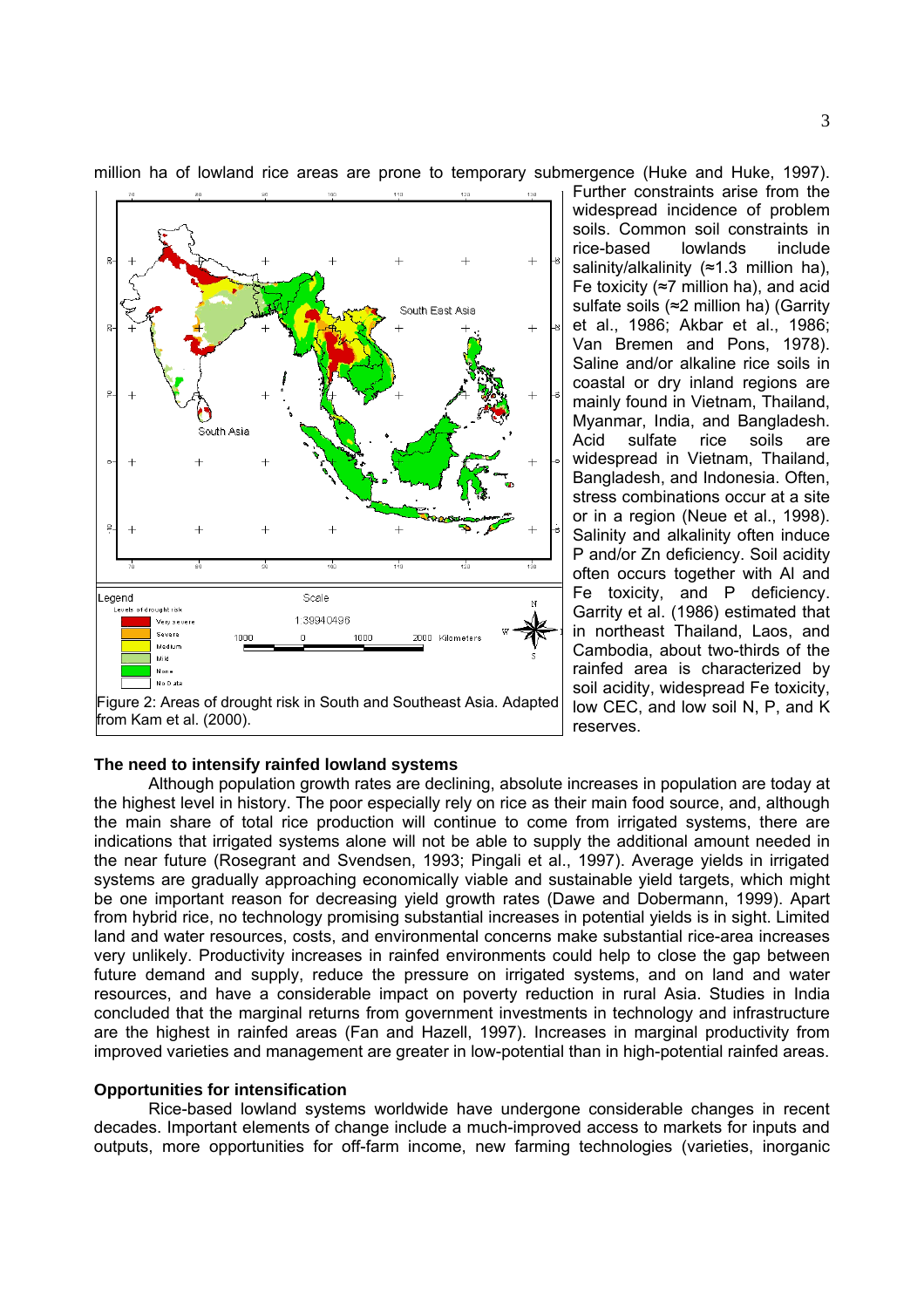fertilizer, agro-chemicals, machinery), and better access to information. These elements influence specific regions in multiple ways and varying degrees, which cannot be summarized here. Instead, we concentrated on two developments having major implications for rice-based rainfed lowlands.

*Varietal improvement for rainfed lowlands:* Varietal improvement for rainfed environments was slow compared to the development in irrigated systems. During the 1950s and 1960s, rice breeders focused on irrigated and favorable rainfed environments. A detailed classification system of rainfed environments as a basis for breeding efforts was only developed in 1982 (Khush, 1984). Other reasons for the slow breeding progress include(d) the failure to recognize the importance of rice quality in a system in which most rice produced serves for consumption, breeding under favorable conditions strongly contrasting with conditions in farmers' fields, the high level of heterogeneity within and across fields and seasons in rainfed production environments resulting in large genotype x environment interactions that limit the effectiveness of selection (e.g. Atlin, 2001), and an environment frequently characterized by multiple stresses. Therefore, traditional varieties and improved varieties of the traditional type are still widespread in rainfed environments. Contrary to common belief, they are often susceptible to various diseases, to drought, and to submergence (Mackill, 1986), and even some of the most successful improved varieties have these shortcomings. A famous example is the variety Mahsuri (released in 1965), one of the most widely grown rice cultivars in the world (Mackill et al., 1996). Mahsuri has stable yields even on poor soils and excellent grain quality, but is not suited for intensification (low yield potential; no fertilizer response; prone to lodging; susceptible to diseases, drought, and submergence; long duration). Similarly, most of the rainfed area in northeast Thailand is grown to improved but traditional-type varieties (e.g., KDML105, RD6). They fulfill a high grain quality standard and are tolerant of multiple stresses, but they show little input response, are prone to diseases and lodging, and have a low yield potential.

Improved modern-type varieties (i.e., short to medium duration, height  $\leq 1.3$  m, high yield potential, good fertilizer response), required for the intensification of rainfed lowlands, became available only more recently. Instrumental to this success was the recognition that improved varieties for stressful rainfed environments can be developed if selection and variety evaluation are done under conditions similar to those experienced in farmers' fields (Atlin and Frey, 1990), and if farmers' needs, preferences, and opinions are taken into account in the selection process (Joshi and Witcombe, 1996). A very successful case of the development and adoption of such improved rainfed varieties has occurred in the Lao PDR (see details below), where improved varieties (e.g., TDK 1) that are substantially more productive than traditional varieties under both traditional and intensified crop management have been rapidly taken up by rainfed lowland farmers (Pandey, 2001; Shrestha, 2004). A similar success has been achieved in Chhattisgarh State (eastern India) with the drought-tolerant yet input-responsive variety Mahamaya (Shrivastava, pers. communication). But, in both cases, the variety adoption process happened in the last ten to fifteen years only and farmers, extension services, and researchers are still testing complementary natural research management strategies that will permit farmers to exploit the full potential of the new varieties.

Another opportunity is offered by marker-assisted breeding (MAB). MAB can be used to improve existing widespread and accepted varieties in a programmed and incremental manner by introgressing genes conferring tolerance of stresses. With present technology, MAB is most likely to be effective for quantitative trait loci (QTLs) controlled by stress tolerance genes with large effects. Advances in biotechnology make the transfer of defined QTLs into widely used varieties a viable and fast breeding strategy and could allow combining tolerances for multiple stresses (e.g., Mackill 2004). Major QTLs for abiotic stress tolerance identified in rice are *Sub1* (submergence tolerance; Xu et la., 2000), *Saltol* (salinity tolerance; Bonilla et al., 2002), *Pup1* (P-deficiency tolerance; Wissuwa et al., 1998), and two QTLs for Al-toxicity tolerance (Nguyen et al., 2003; not yet finemapped). Promising major QTLs were also identified for Zn-deficiency tolerance*,* (Wissuwa, pers. communication) and Fe-toxicity tolerance (Wan et al., 2003), but further research is needed to evaluate their effectiveness under field conditions.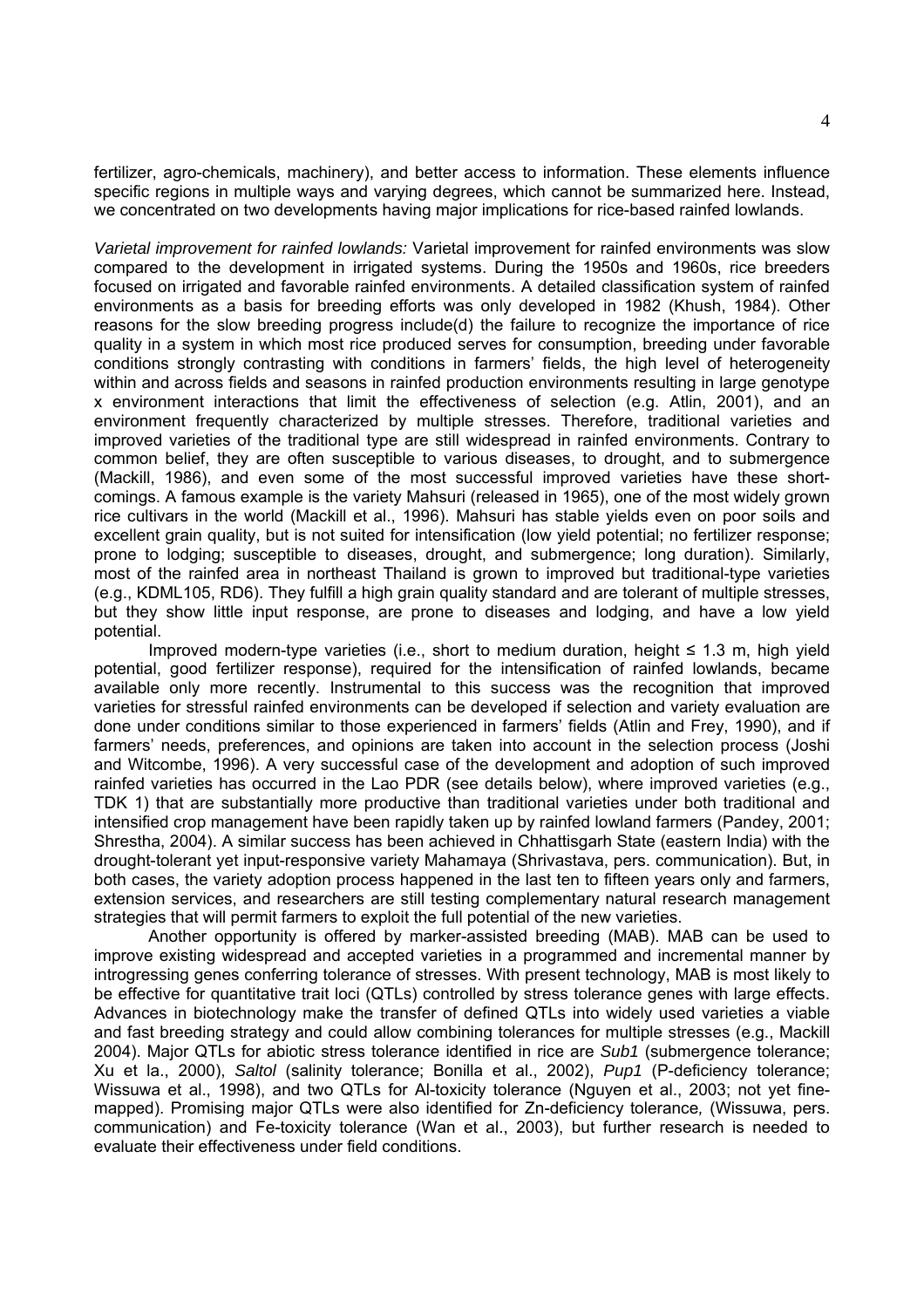*Dry direct seeding in rainfed lowlands:* The rising wage rate, increasing availability of chemical weed control methods, and the need to intensify rice production systems are considered to be the major driving force for the adoption of direct-seeding technologies in Asia (Pandey and Velasco, 2002). In comparison with transplanting, dry direct-seeded rice can be established earlier because there is no need to accumulate enough soil moisture for soil puddling. Labor needs for establishment are much reduced and spread more evenly during the season, and earlier establishment combined with the absence of transplanting shock cause an earlier crop maturity. Especially when combined with modern short-duration varieties, dry direct seeding enables a better use of early rains, reduces lateseason drought risk, and can add the possibility of a second, post-rice crop. Direct seeding is not a new technology in rice-based systems, but increasing labor costs in some areas coupled with the availability of herbicides increased its attractiveness as a means for system intensification. Pandey and Velasco (2002) estimated the total direct-seeded area in irrigated and rainfed lowlands (no separate estimates for rainfed lowlands are available) at about 29 million ha, or only 14% of lowland rice. Provided weeds can be controlled, yields of direct-seeded rice are reported to be identical to or only slightly lower than those of transplanted rice (e.g., Pandey and Velasco, 2002; Johnson et al., 2003). Changing management practices, however, are likely to result in weed population shifts and problematic weeds may cause serious problems unless effective management strategies are applied. Weeds are the major constraint of direct-seeded rice and practicable, efficient, and sustainable weed management options for direct-seeded systems are one of the most important research issues in direct-seeded rainfed lowlands. If such options were available, the advantages of direct seeding, especially when combined with modern-type varieties, could reward higher external input-use practices. In some regions, additional intensification through diversification (i.e., a second crop made possible by the reduced growth duration of direct-seeded rice) could increase farmers' livelihood and reduce their risk susceptibility even further (Singh et al., 2000; Sharma et al., 2004).

# **Intensification and some consequences for natural resource management**

As indicated above, there are opportunities for intensification of rainfed lowlands, but the related system changes require adjusted resource management options to maintain the sustainability of the system. This is outlined below for some nutrient management issues, but is equally true and important for other management components (e.g., crop, pest, and disease management, etc.).

An example of the successful introduction of modern-type varieties in rainfed lowlands can be found in Laos (Table 1). The introduction of improved varieties started only around 1990, initially

| Table 1: Varieties, inorganic fertilizer use, and average yields<br>in rainfed lowlands, southern and central Laos. Based on<br>Pandey (2001) and Shrestha (2004). |          |            |      |  |  |  |  |
|--------------------------------------------------------------------------------------------------------------------------------------------------------------------|----------|------------|------|--|--|--|--|
|                                                                                                                                                                    | 1990     | 1995       | 2001 |  |  |  |  |
| Planted area (%):                                                                                                                                                  |          |            |      |  |  |  |  |
| traditional varieties                                                                                                                                              | 95<br>79 |            |      |  |  |  |  |
| improved varieties, traditional-type                                                                                                                               | 5        | $21^{a}$   | 46   |  |  |  |  |
| improved varieties, modern-type                                                                                                                                    |          |            | 29   |  |  |  |  |
| <b>Farmers using</b>                                                                                                                                               |          |            |      |  |  |  |  |
| inorganic fertilizer (%)                                                                                                                                           | 60       | 93         |      |  |  |  |  |
| Average yield $(t \text{ ha}^{-1})$                                                                                                                                |          |            |      |  |  |  |  |
| traditional varieties                                                                                                                                              | 1.3      | 1.4        |      |  |  |  |  |
| improved varieties, traditional-type                                                                                                                               |          | $1.5^{a)}$ | 1.9  |  |  |  |  |
| improved varieties, modern-type                                                                                                                                    |          |            | 2.3  |  |  |  |  |
| a)<br>average for improved traditional and modern-type varieties                                                                                                   |          |            |      |  |  |  |  |

based on improved traditional-type varieties from northeast Thailand, and from 1993 onward, increasingly based on improved modern-type varieties released locally. After ten years, the majority of farmers used improved varieties on at least part of their farm. The combination of improved varieties and increasing inorganic fertilizer use led to considerable yield increases, highest for improved modern-type varieties. But current fertilizer doses (organic and inorganic) are still very low, and the sustainability of the described system change is unclear.

Table 2 shows partial nutrient balances for four different nutrient management scenarios in farmers' fields in Laos. The balances account for nutrient removal with the crop and applied nutrients only, but they can be used as an indicator for sustainability. The partial balance for all scenarios without substantial inorganic fertilizer use was negative for N, P, and K, but use of the improved variety and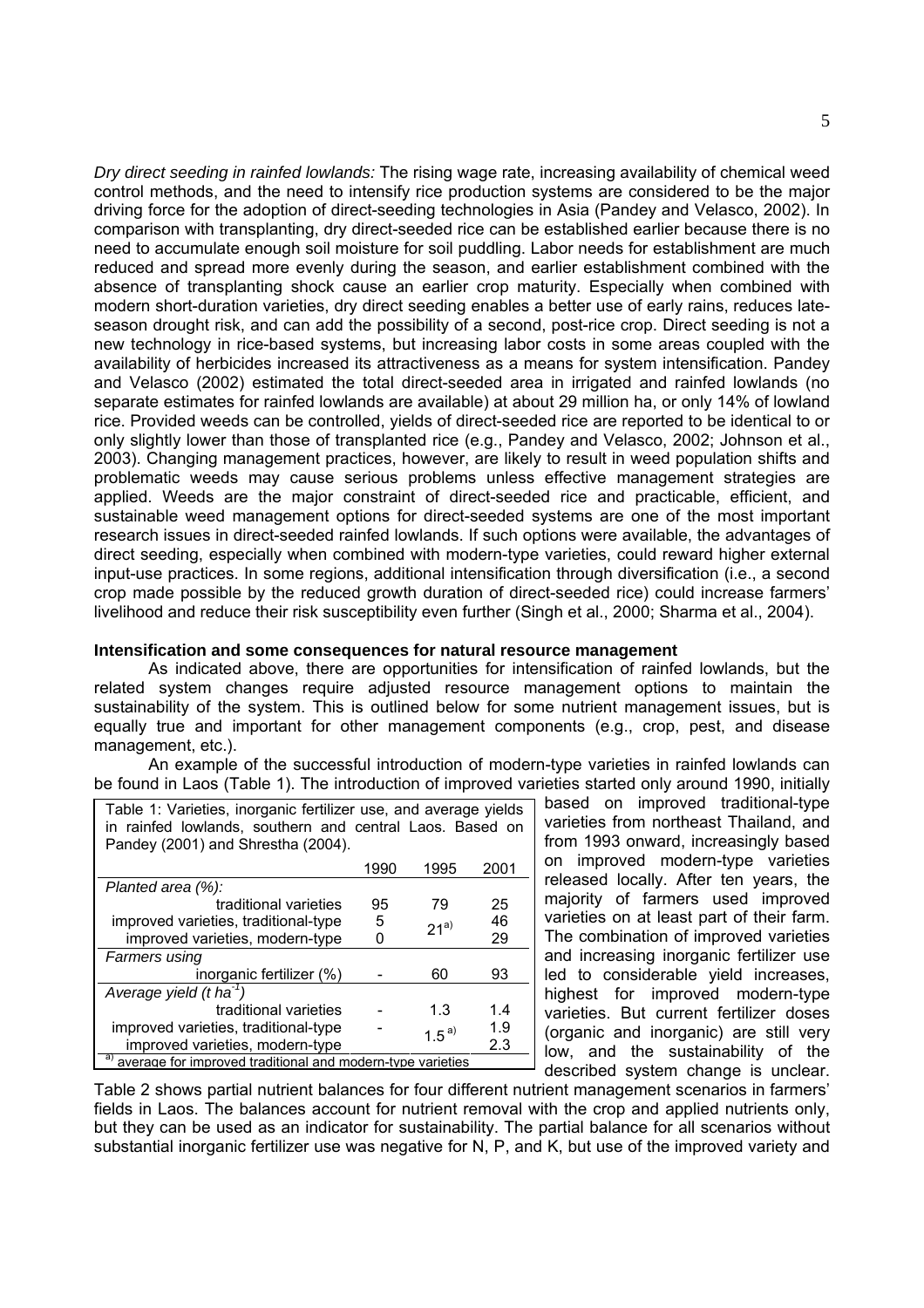organic fertilizer reduced nutrient losses despite higher yields. A positive N and P balance resulted from the recommended inorganic fertilizer dose, but the K balance remained negative because of

| Table 2: Partial nutrient balance (in kg ha <sup>-1</sup> ) for different nutrient<br>management scenarios in farmers' fields in rainfed lowlands, Laos<br>(adapted from Nivong et al., 2004). |   |                   |                      |         |             |  |  |
|------------------------------------------------------------------------------------------------------------------------------------------------------------------------------------------------|---|-------------------|----------------------|---------|-------------|--|--|
| Variety:                                                                                                                                                                                       |   | traditional       | improved modern-type |         |             |  |  |
| Organic fertilizer:                                                                                                                                                                            |   | farmers' practice | recommended dose     |         |             |  |  |
| Inorganic fertilizer:                                                                                                                                                                          |   | farmers' practice |                      | none    | recom. dose |  |  |
| Grain yield                                                                                                                                                                                    |   | 2270              | 2790                 | 3130    | 4170        |  |  |
| Straw yield                                                                                                                                                                                    |   | 4330              | 4120                 | 4280    | 5310        |  |  |
| Nutrient removal                                                                                                                                                                               | N | $-27.0$           | $-28.1$              | $-31.8$ | $-44.0$     |  |  |
| (with grain and                                                                                                                                                                                | P | $-7.5$            | $-7.2$               | $-8.1$  | $-10.8$     |  |  |
| $1/2$ the straw)                                                                                                                                                                               | Κ | $-35.4$           | $-33.8$              | $-33.2$ | $-40.5$     |  |  |
| Input inorganic                                                                                                                                                                                | N | 4.5               | 7.1                  | 0.0     | 66.0        |  |  |
| fertilizer                                                                                                                                                                                     | P | 0.4               | 0.7                  | 0.0     | 10.8        |  |  |
|                                                                                                                                                                                                | Κ | 0.0               | 0.0                  | 0.0     | 4.0         |  |  |
| Input organic                                                                                                                                                                                  | N | 1.0               | 2.1                  | 10.0    | 10.0        |  |  |
| fertilizer                                                                                                                                                                                     | Р | 0.3               | 0.6                  | 3.0     | 3.0         |  |  |
|                                                                                                                                                                                                | ĸ | 1.0               | 2.1                  | 10.0    | 10.0        |  |  |
| <b>Balance</b>                                                                                                                                                                                 | N | $-21.5$           | $-18.9$              | $-21.8$ | 32.0        |  |  |
|                                                                                                                                                                                                | P | $-6.8$            | $-5.9$               | $-5.1$  | 3.0         |  |  |
|                                                                                                                                                                                                | Κ | $-34.4$           | $-31.7$              | $-23.2$ | $-26.5$     |  |  |

the dominant use of 16-20-0 NPK fertilizer. Biological N fixation of 20-40 kg N ha<sup>-1</sup> was described for rainfed lowlands (Greenland, 1997), but it is unknown whether weathering of minerals could compensate for the anticipated P and K losses. Many rainfed lowlands have been cultivated for less than 50 years (total rice area increased from 87 million ha in 1948 to 154 million ha in 2000), and even their capacity to maintain current yields without increased nutrient inputs is uncertain. Balances given in Table 2 might be extreme because of the participating farmers' very low

nutrient input use, but negative N and K balances in Lao were also estimated by Linquist and Sengxua (2001). They showed that the common practice of applying N and P only led to frequent yield limitation by K deficiency within a few cropping seasons, thereby reducing the efficiency of N and P applications. Wihardjaka et al. (1998) reported negative K balances in Central Java. Medium inorganic fertilizer inputs and low average yields resulted in slightly positive partial NPK balances for most farmers in a study in northeast Thailand (Wijnhoud et al., 2003), but Vityakorn (1989) concluded that the biophysical sustainability of rice-based rainfed lowlands in Thailand might be limited to lower paddies due to nutrient leaching from higher positions. Particularly in Southeast Asia, widespread low indigenous nutrient supplies in rainfed lowlands offer little buffering capacity for nutrient management imbalances. In these systems, residue recycling might have an especially important role in reducing nutrient losses and maintaining soil fertility. But increasing opportunity costs of labor make organic fertilizers less attractive in many rainfed environments (Pandey, 1998).

Improvement of varietal stress tolerance might have further important implications for natural resource and crop management practices. Where nutrient fixation is the main limiting factor, increased uptake efficiency would contribute to a better use of indigenous resources. Further, yield increases and yield stabilization due to increased abiotic stress tolerance would make external input use a more attractive and profitable option for farmers. Higher uptake efficiency contributes directly to the better use of applied nutrients and reduced losses from the system. Improved plant nutrition may also contribute to a higher tolerance of multiple stresses (abiotic and biotic) frequently occurring on problem soils. For example, there are strong indications of positive interactions between plant nutrient status and yield performance under drought (e.g., Katyal et al 1997). But, especially in fragile environments, such changes must be analyzed with care. In saline environments, the use of tolerant germplasm could increase salinity if appropriate management is not applied simultaneously. Salinity-tolerant varieties cannot replace resource-caring management practices, and increased salinity tolerance could result in increased salinity if farmers pay less attention to salinity-controlling practices. Improved tolerance of nutrient deficiencies has other implications. P- as well as Zn-deficiency tolerance is achieved by increased access and uptake of indigenous supplies. Where low absolute indigenous supply rather than fixation (low solubility) of nutrients in the soil is the limiting factor, rapid nutrient depletion by tolerant genotypes may give them only a temporary advantage.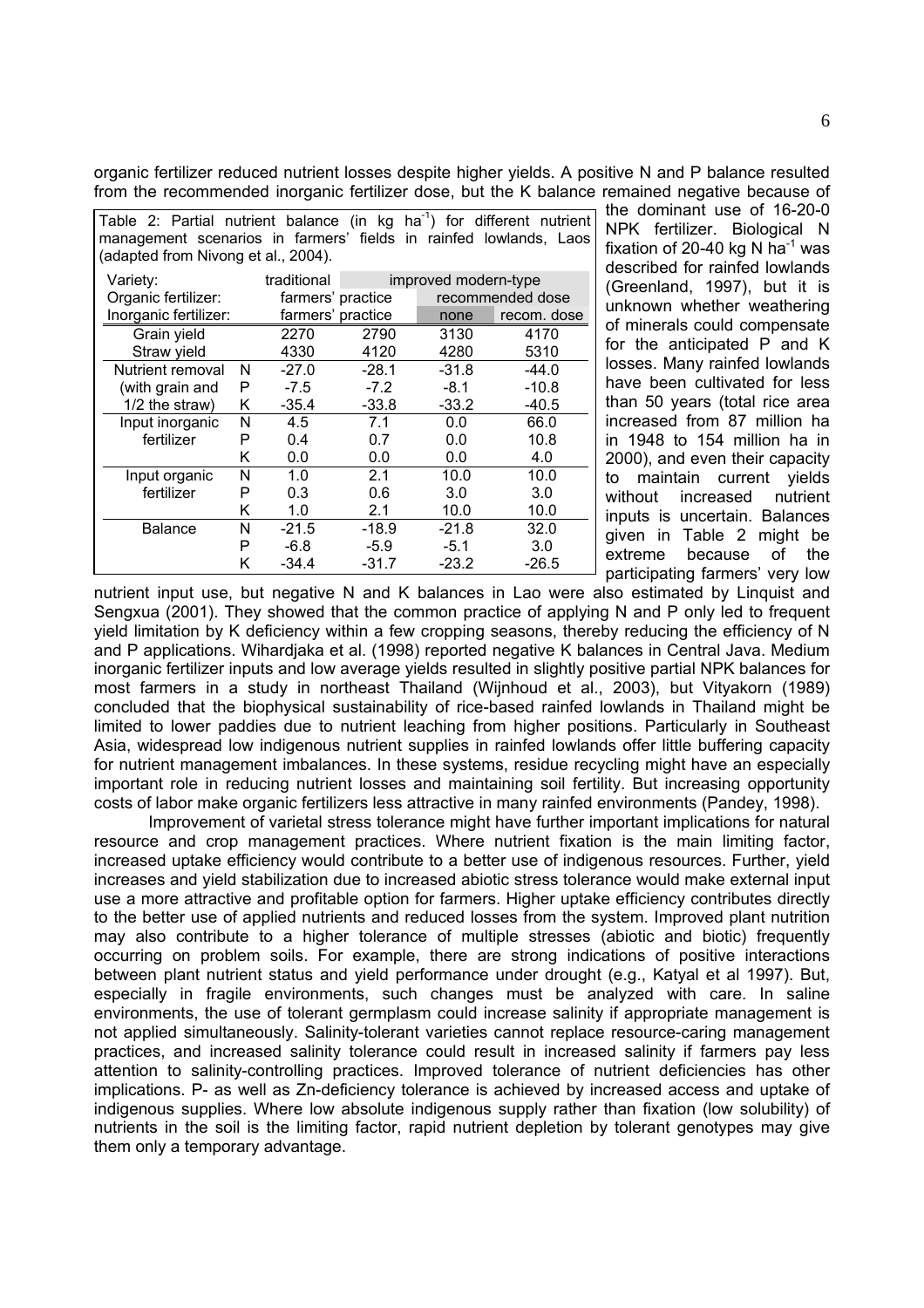## **Conclusions**

 The successful development of improved modern-type rice varieties as a basis for intensification of rice-based rainfed lowlands was much delayed because of the complex demands of this environment. But the increased use of adjusted breeding methodologies and participatory approaches led to the more frequent and successful release of improved modern-type varieties for rainfed environments, and molecular breeding tools could even accelerate this process. However, such varieties have become widespread only within the last 10 to 15 years, and improved and adjusted natural resource management practices could now have considerable impact.

Changes in rainfed environments and available technologies go far beyond the introduction of improved varieties and we could only highlight some major changes. Yet, the touched-upon issues of improved varieties, direct seeding, and external input use are key elements for the intensification of rainfed lowlands. Improved modern-type varieties are a prerequisite for any attempt to increase productivity in rice-based rainfed lowlands. Where these are not available or accepted by farmers, further progress in breeding efforts is required first. Direct seeding offers a substantial potential for intensification, risk reduction, and diversification, but effective and sustainable weed management options are obligatory for technology acceptance. And, finally, any sustainable intensification in most rainfed environments will depend on inorganic fertilizers, even if organic residues might have a more important role in the generally poorer soils in rainfed lowlands than in irrigated systems. As with other crop/resource management issues, it must be admitted that existing fertilizer recommendations for most rainfed environments are still blanket recommendations, mostly ignoring the high spatial and temporal variability of water availability, topographic influences on soil fertility, and varietal differences. As can be expected, farmers do not use such recommendations but rather develop their own rules for fertilizer use (e.g., Wijnhoud et al., 2003). To address this situation and the complexity of rainfed systems, flexible resource management options and decision support tools must be developed to increase farmers' and extensionists' ability to make decisions according to their environment and needs. Interdisciplinary approaches, including significant contributions from extensionists and farmers, will be instrumental for this objective. With such technologies, sustainable productivity increases and substantial poverty reduction are realistic goals in many rainfed environments.

#### **References**

Akbar M, Gunawardena IE, Ponnamperuma FN, 1986. Breeding for soil stresses. In: International Rice Research Institute, Progress in rainfed lowland rice. IRRI, Los Baños, Philippines, p. 263-272.

Atlin GN, 2001. Breeding for suboptimal environments. In: Fukai S, Basnayake J (eds), Increased lowland rice production in the Mekong Region: proceedings of an International Workshop, Vientiane, Laos. ACIAR, Canberra, Australia, p. 245-251.

Atlin GN, Frey KJ, 1990. Selecting oat lines for yield in low-productivity environments. Crop Sci. 30:556-562.

- Bonilla P, Dvorak J, Mackill DJ, Deal K, Gregorio G, 2002. RFLP and SSLP mapping of salinity tolerance genes in chromosome 1 of rice (*O. sativa* L.) using recombinant inbred lines. Philipp. Agric. Sci. 85:68-76.
- Dawe D, Dobermann A, 1999. Defining productivity and yield. IRRI Discussion Paper Series No. 33. IRRI, Los Baños, Philippines.
- Fan S, Hazell P, 1997. Should India invest more in less-favored areas? Environment and Production Technology Division Discussion Paper No. 25. IFPRI, Washington, D.C., USA.
- Garrity DP, Oldeman LR, Morris RA, Lenka D, 1986. Rainfed lowland rice ecosystems: characterization and distribution. In: International Rice Research Institute, Progress in rainfed lowland rice. IRRI, Los Baños, Philippines, p. 3-24.
- Greenland DJ, 1997. The sustainability of rice farming. International Rice Research Institute, Los Baños, Philippines, and Wallingford (UK), CAB International, 273 p.

Huke RE, 1982. Rice area by type of culture. South, Southeast, and East Asia. IRRI, Los Baños, Philippines.

Huke RE, Huke EH, 1997. Rice area by type of culture. South, Southeast, and East Asia. A revised and updated data base. IRRI, Los Baños, Philippines.

- Johnson DE, Mortimer M, Orr A, Riches C, 2003. Weeds, rice and poor people in South Asia. Chatham, UK. Natural Resources Institute. 10 p.
- Joshi A, Witcombe JR, 1996. Farmer participatory crop improvement. II. Participatory varietal selection, a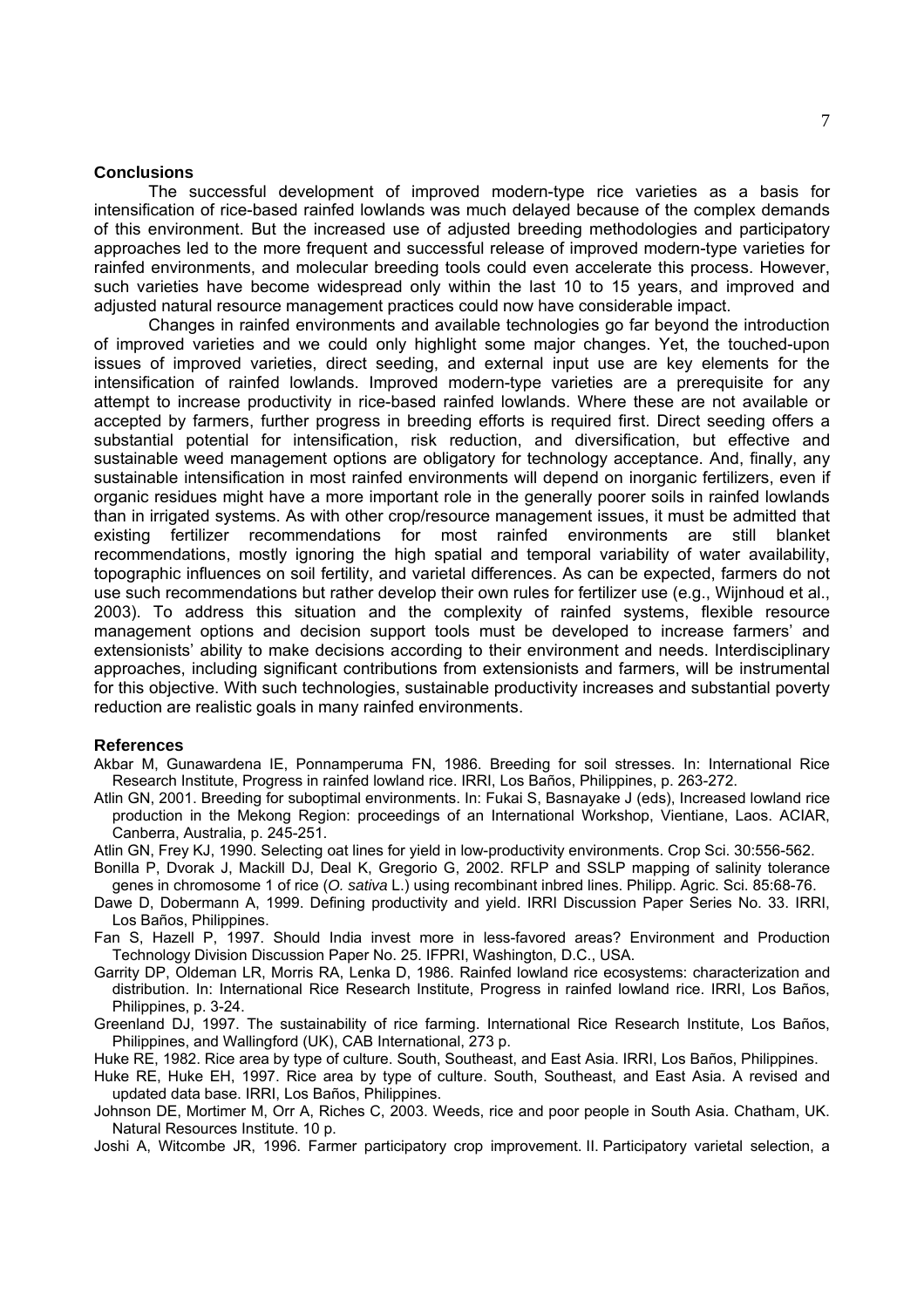case study in India. Exp. Agric. 32:461-477.

- Kam SP, Dy-Fajardo S, Rala AB, Hossain M, Tuong TP, Bouman BAM, Banik P, 2000. Multi-scale drought risk analysis of rainfed lowland rice environments. Poster presented at the 30th Annual Scientific Conference of the Crop Science Societies of the Philippines, May 2-8, Batac, Ilocos Norte, Philippines.
- Katyal JC, Sharma KL, Srinivas K, 1997. Nutrient management practices in dryland agriculture and cropping systems. In: Ghonsikar CP, Shinde VS, editors. Nutrient management practices in crops and cropping systems. Scientific Publishers, India. p. 191-211.
- Khush GS, 1984. Terminology for rice-growing environments. In: International Rice Research Institute, Terminology for rice-growing environments. IRRI, Los Baños, Philippines, p. 5-10.
- Linquist B, Sengxua P, 2001. Nutrient management in rainfed lowland rice in the Lao PDR. International Rice Research Institute, Los Baños, Philippines, 60 p.
- Mackill DJ, 1986. Varietal imrpovement for rainfed lowland rice in South and Southeast Asia: results of a survey. In: International Rice Research Institute, Progress in rainfed lowland rice. IRRI, Los Baños, Philippines, p. 115-144.
- Mackill DJ, 2004. Breeding for resistance to abiotic stresses in rice: the value of QTLs. Proceedings of the International Symposium on Plant Breeding, CIMMYT, Mexico, 17-22 August 2003 (in press).
- Mackill DJ, Coffman WR, Garrity DP, 1996. Rainfed lowland rice improvement. IRRI, Los Baños, Philippines, 242 p.
- Maclean JL, 1997. Rice almanac. Second edition. Los Baños (Philippines), Bouaké (Côte d'Ivoire), Cali (Colombia) and Rome (Italy): IRRI, WARDA, CIAT, FAO, 181 p.
- Maclean JL, Dawe D, Hardy B, Hettel GP (eds), 2002. Rice almanac. Los Baños (Philippines), Bouaké (Côte d'Ivoire), Cali (Colombia) and Rome (Italy): IRRI, WARDA, CIAT, FAO, 253 p.
- Neue HU, Quijano C, Senadhira D, Setter T, 1998. Strategies for dealing with micronutrient disorders and salinity in lowland rice systems. Field Crops Res. 56:139-155.
- Nguyen BD, Brar DS, Bui BC, Nguyen TV, Pham LN, Nguyen HT, 2003. Identification and mapping of the QTL for aluminum tolerance introgressed from the new source, *Oryza rufipogon* Griff., into indica rice (*Oryza sativa* L.). Theor. Appl. Genet. 106:583-593.
- Nivong S, Haefele SM, Linquist B, Sengxua P, 2004. Nutrient management of rainfed lowland rice in Laos: achievements and opportunities. Proceedings of the Mekong Rice Conference (in press).
- Oberthuer T, Kam SP, 2000. Perception, understanding, and mapping of soil variability in rainfed lowlands of northeast Thailand. In: Tuong TP, Kam SP, Wade L, Pandey S, Bouman BAM, Hardy B (eds). Characterizing and understanding rainfed environments. IRRI, Los Baños, Philippines. p. 75-95.
- Pandey S, 1998. Nutrient management technologies for rainfed rice in tomorrow's Asia: economic and institutional considerations. In: Ladha JK, Wade L, Dobermann A, Reichhardt W, Kirk GJD, Piggin C (eds), Rainfed lowland rice: advances in nutrient management research. IRRI, Los Baños, Philippines, p. 3-28.
- Pandey S, 2001. Economics of lowland rice production in Laos: opportunities and challenges. In: Fukai, S., Basnayake, J. (eds), Increased lowland rice production in the Mekong Region. Proceedings of an International Workshop, 2001, ACIAR Proceedings No. 101, Canberra, Australia, p. 20-30.
- Pandey S, Behura D, Villano R, Naik D, 2001. Drought risk, farmers' coping mechanisms, and poverty : a study of the rainfed rice system in eastern India. In: Peng S, Hardy B (eds), Rice research for food security and poverty alleviation. IRRI, Los Baños, Philippines, p. 267-275.
- Pandey, S., Velasco, L., 2002. Economics of direct seeding in Asia: pattern of adoption and research priorities. In: Pandey S, Mortimer M, Wade L, Tuong TP, Lopez K, Hardy B (eds), Direct seeding: research strategies and opportunities. IRRI, Los Baños, Philippines, p. 3-14.
- Pingali PL, Hossain M, Gerpacio RV, 1997. Asian rice bowls: the returning crisis? Wallingford (UK): CAB International. 341 p.
- Rosegrant MW, Svendsen M, 1993. Irrigation investment and management policy for Asian food production in the 1990s. Food Policy 18:13-32.
- Sharma G, Patil SK, Buresh RJ, Mishra VN, Das RO, Haefele SM, Shrivastava LK, 2004. Rice establishment method affects nitrogen use and crop production of rice–legume systems in drought-prone eastern India. Field Crops Res. (in press).
- Shrestha S, 2004. Lao-IRRI project: impact assessment of research and technology development. Consultancy report, 60 p.
- Singh HN, Pandey S, Villano RA, 2000. Rainfed rice, risk, and technology adoption: micro-economic evidence from eastern India. In: Tuong TP, Kam SP, Wade L, Pandey S, Bouman BAM, Hardy B (eds), Characterizing and understanding rainfed environments. IRRI, Los Baños, Philippines, p. 323-338.
- Van Bremen N, Pons LJ, 1978. Acid sulfate soils and rice. In: International Rice Research Institute, Soils and